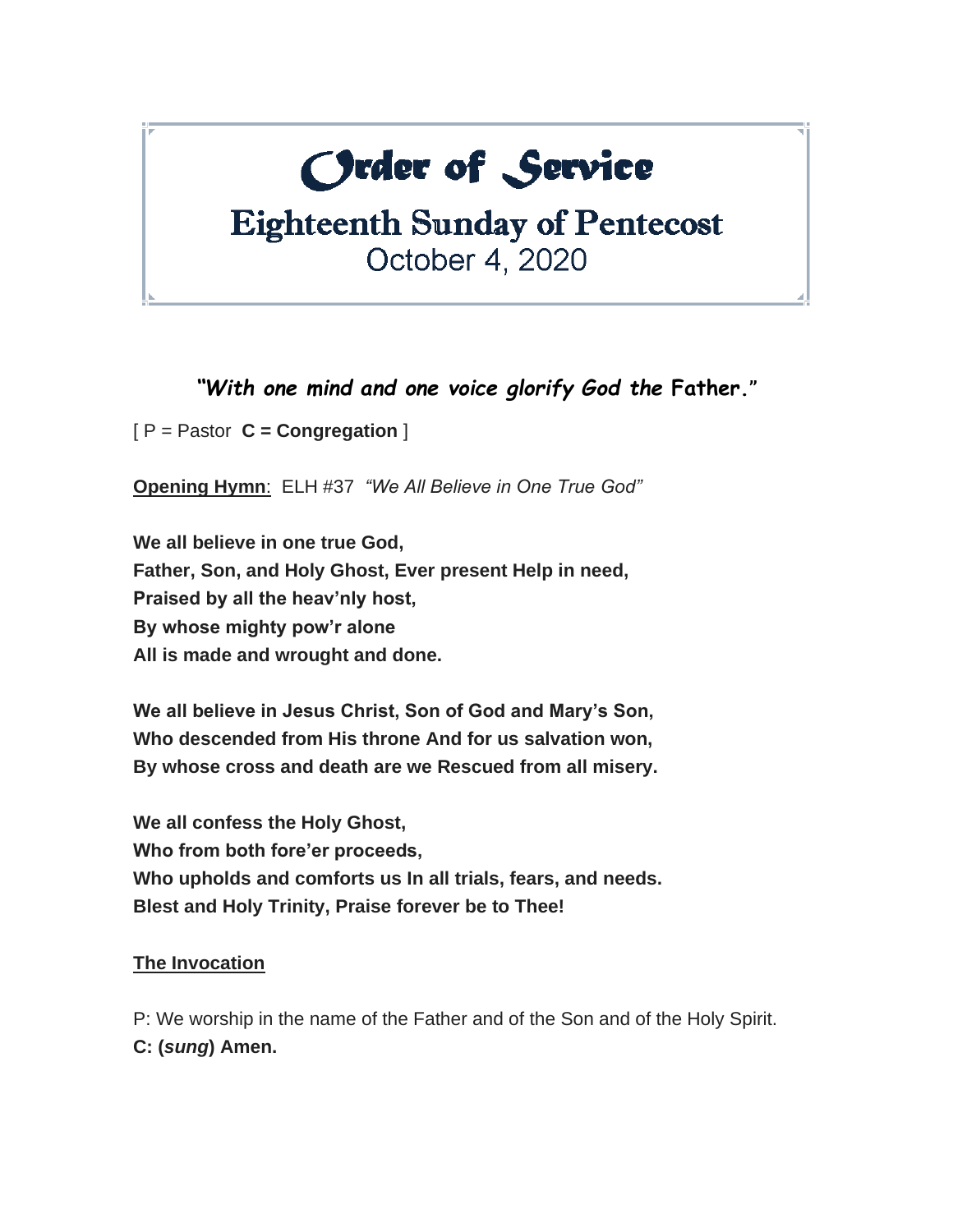## **The Confession:**

P: Almighty Lord God, we have come together to stand in Your presence, to hear Your Word and to worship You. But who may appear in Your presence, heavenly Father, and who may call on You for help?

**C: He who has clean hands and a pure heart; he shall receive blessings from the Lord.**

P: O holy and righteous God, You alone can make us clean. We have rebelled against You and become Your enemies. But Your mercies never end; they are new every day. At Your command and promise, therefore, we come to You and confess our sins.

**C: O holy and most merciful Father, I am altogether sinful from birth. In countless ways I have sinned against You and do not deserve to be called Your child. But at Your gracious Word I come to You, and for the sake of my Lord Jesus Christ I plead: God, have mercy on me a sinner!**

P: Having heard your confession, I in the name of the Lord Jesus declare to you that our gracious Father in heaven hears the prayer of every repentant sinner, and has forgiven you all your sins for the sake of Jesus Christ. Peace be with you. Amen.

#### **Congregational Response**: *"Amazing Grace"*

**Amazing grace, how sweet the sound, That saved a wretch like me! I once was lost, but now am found; Was blind, but now I see.**

#### **Prayer for the Day**

P: Lord God, you call us to work in your kingdom and leave no one standing idle. Help us to order our lives by your wisdom and to serve you in willing obedience. We ask for this through Jesus Christ, your Son, our Lord, who lives and reigns with the You and the Holy Spirit, one God, now and forever. **C: (***sung***) Amen.**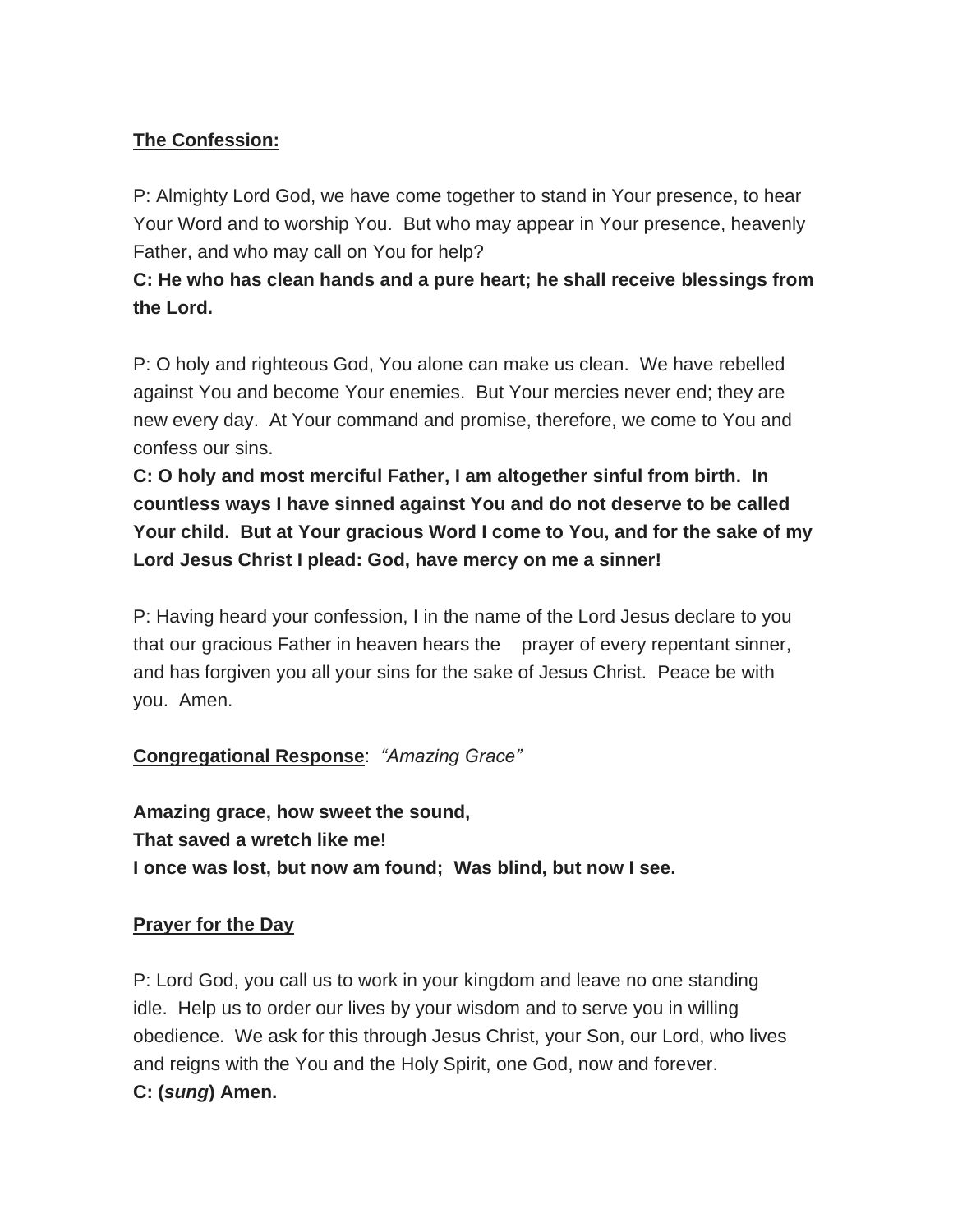#### **Psalm of the Day: Psalm 27**

P: The Lord is my light and my salvation-- whom shall I fear? The Lord is the stronghold of my life-- of whom shall I be afraid?

**C: When evil men advance against me to devour my flesh, when my enemies and my foes attack me, they will stumble and fall.**

P: Though an army besiege me, my heart will not fear; though war break out against me, even then will I be confident.

**C: One thing I ask of the Lord, this is what I seek: that I may dwell in the house of the Lord all the days of my life, to gaze upon the beauty of the Lord and to seek him in his temple.**

P: For in the day of trouble he will keep me safe in his dwelling; he will hide me in the shelter of his tabernacle and set me high upon a rock.

**C: Then my head will be exalted above the enemies who surround me; at his tabernacle will I sacrifice with shouts of joy; I will sing and make music to the Lord.**

P: Hear my voice when I call, O Lord; be merciful to me and answer me.

**C: My heart says of you, "Seek his face!" Your face, Lord, I will seek.**

P: I am still confident of this: I will see the goodness of the Lord in the land of the living.

**All: Wait for the Lord; be strong and take heart and wait for the Lord.** 

**Congregational Response**: ELH #438 vs. 1

**Come, O come, Thou quick'ning Spirit, God from all eternity! May Thy power never fail us; Dwell within us constantly. Then shall truth and life and light Banish all the gloom of night.**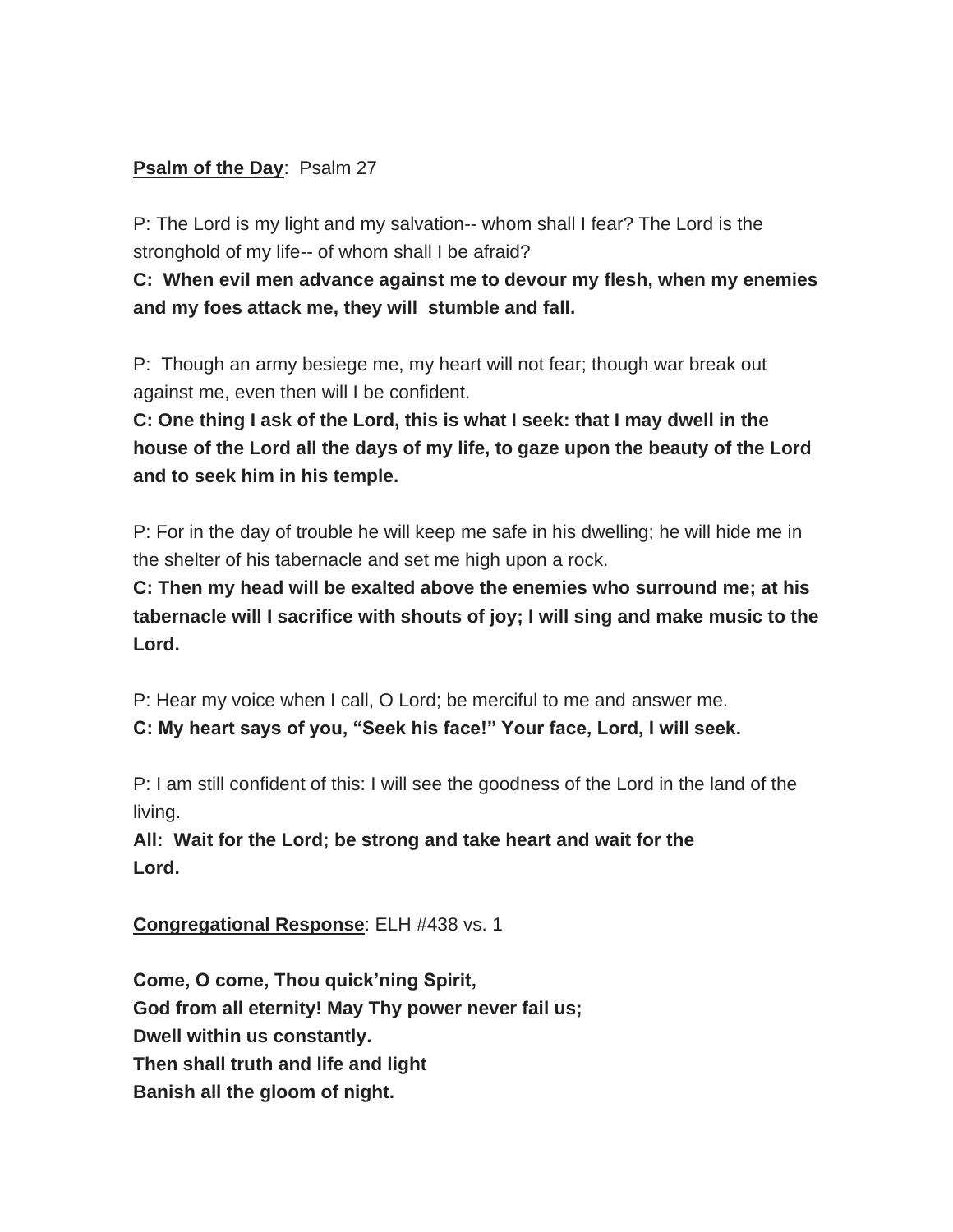#### **Old Testament Lesson**: Jonah 4: 5-11

<sup>5</sup> Jonah had gone out and sat down at a place east of the city. There he made himself a shelter, sat in its shade and waited to see what would happen to the city. <sup>6</sup> Then the Lord God provided a leafy plant and made it grow up over Jonah to give shade for his head to ease his discomfort, and Jonah was very happy about the plant.  $7$  But at dawn the next day God provided a worm, which chewed the plant so that it withered.  $8$  When the sun rose, God provided a scorching east wind, and the sun blazed on Jonah's head so that he grew faint. He wanted to die, and said, "It would be better for me to die than to live." <sup>9</sup> But God said to Jonah, "Is it right for you to be angry about the plant?" "It is," he said. "And I'm so angry I wish I were dead." <sup>10</sup> But the Lord said, "You have been concerned about this plant, though you did not tend it or make it grow. It sprang up overnight and died overnight<sup>. 11</sup> And should I not have concern for the great city of Nineveh, in which there are more than a hundred and twenty thousand people who cannot tell their right hand from their left—and also many animals?" (NIV)

#### **Congregational Response**: ELH #403 vs. 1 & 3

**God loved the world so that He gave His only Son the lost to save That all who would in Him believe Should everlasting life receive.**

**God would not have the sinner die, His Son with saving grace is nigh; His Spirit in the Word doth teach How man the blessed goal may reach.**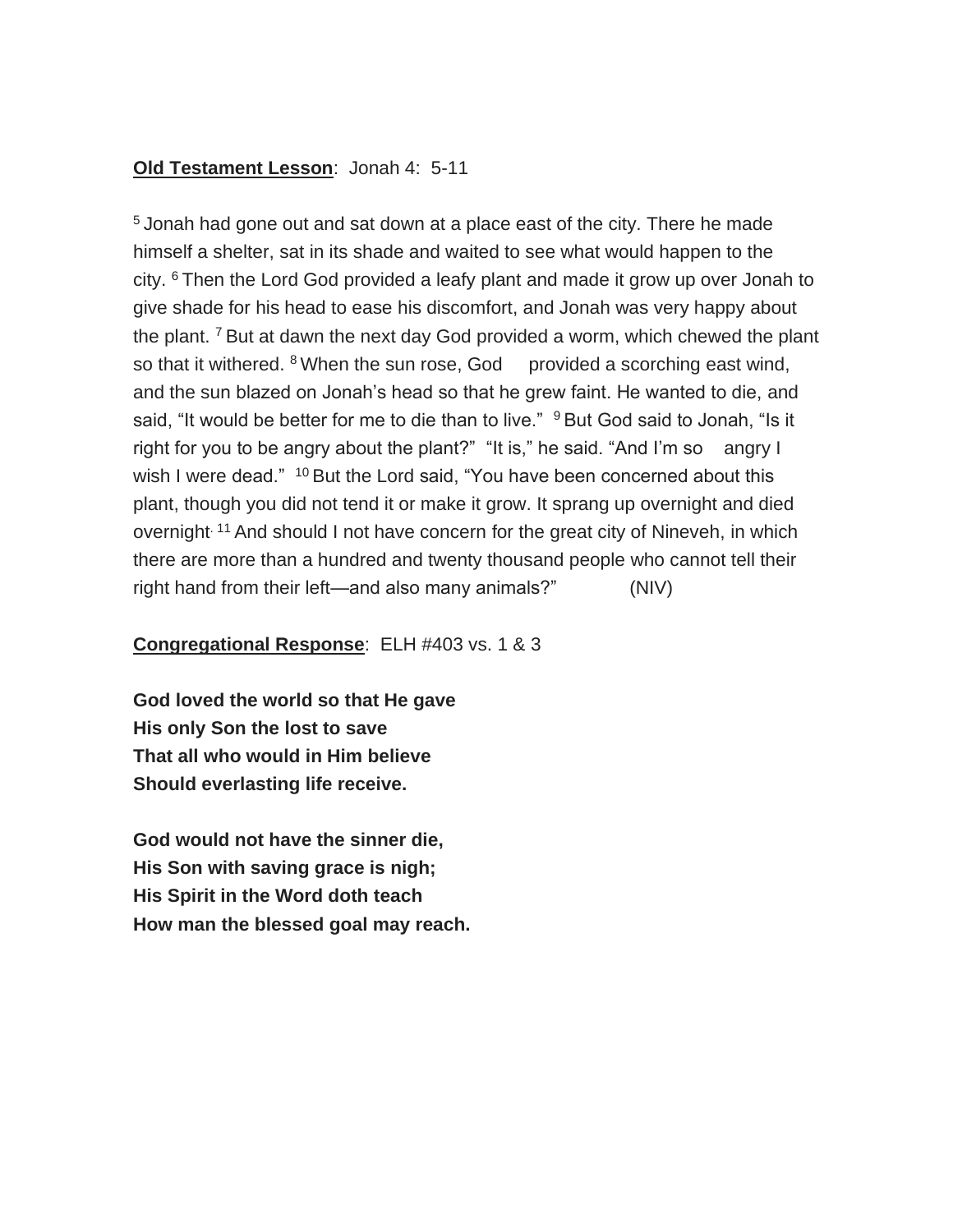#### **Epistle Lesson**: Philippians 1: 18b-27

*(From prison, St. Paul speaks of the joyful tension in which a Christian lives. On the one hand, we long to be with Christ in heaven. On the other hand, we are happy to serve Christ on earth. May God give us courage and willingness to exalt our Savior in life and in death!)*

 $18$  But what does it matter? The important thing is that in every way, whether from false motives or true, Christ is preached. And because of this I rejoice. Yes, and I will continue to rejoice, 19 for I know that through your prayers and the help given by the Spirit of Jesus Christ, what has happened to me will turn out for my deliverance. <sup>20</sup> I eagerly expect and hope that I will in no way be ashamed, but will have sufficient courage so that now as always Christ will be exalted in my body, whether by life or by death. <sup>21</sup> For to me, to live is Christ and to die is gain.  $22$  If I am to go on living in the body, this will mean fruitful labor for me. Yet what shall I choose? I do not know! <sup>23</sup> I am torn between the two: I desire to depart and be with Christ, which is better by far;  $24$  but it is more necessary for you that I remain in the body. <sup>25</sup> Convinced of this, I know that I will remain, and I will continue with all of you for your progress and joy in the faith,  $26$  so that through my being with you again your joy in Christ Jesus will overflow on account of me. <sup>27</sup> Whatever happens, conduct yourselves in a manner worthy of the gospel of Christ. Then, whether I come and see you or only hear about you in my absence, I will know that you stand firm in one spirit, contending as one man for the faith of the gospel. (NIV)

#### **Congregational Response:** TLH 422 vs. 4

**Savior, I long to walk, Closer with Thee: Led by Thy guiding hand, Ever to be Constantly near Thy side, Quickened and purified, Living for Him who died, Freely for me.**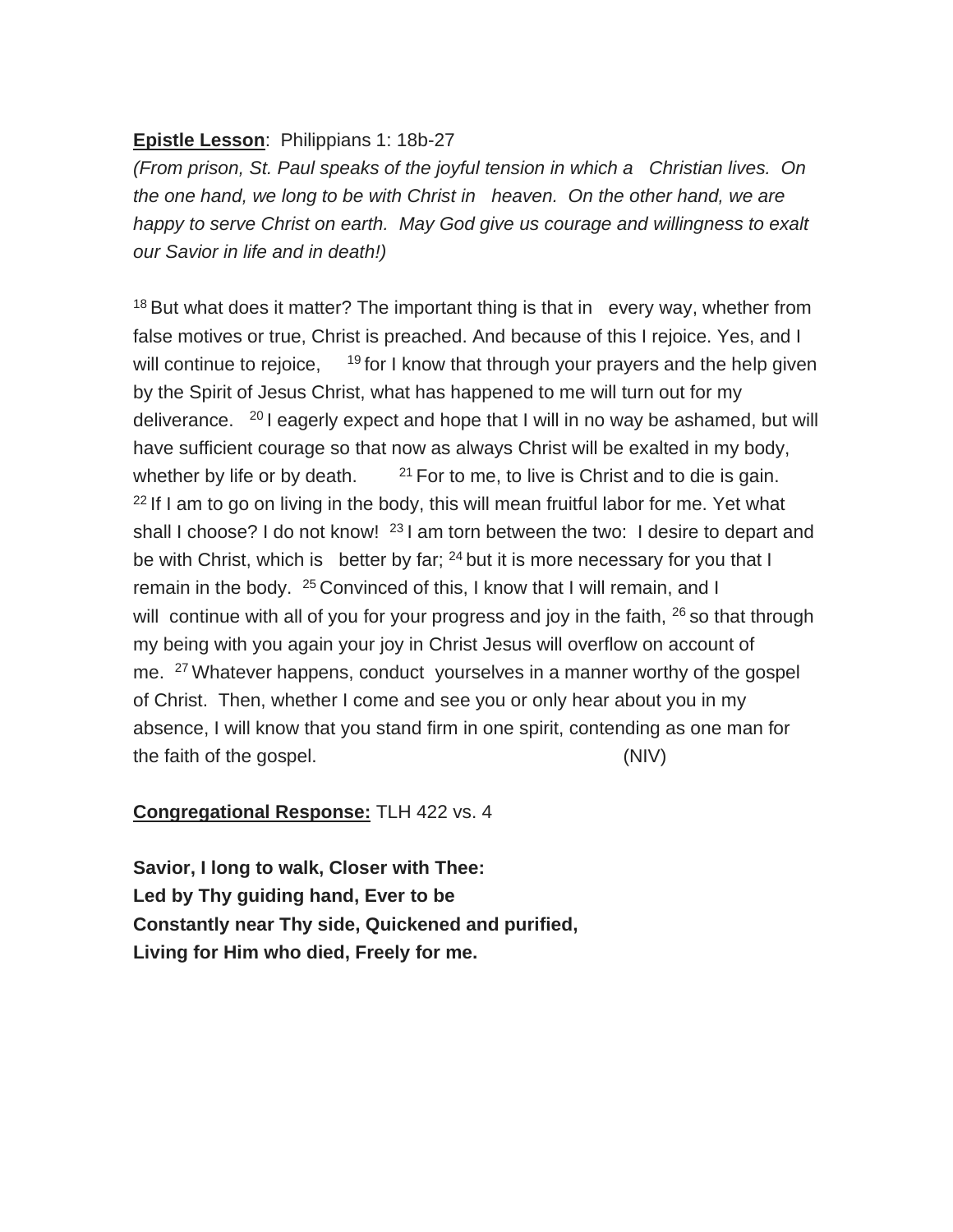#### **Gospel Lesson:** Matthew 20: 1-16

*(God's kingdom comes to different people at different times. The reward is the*  same for all because it is a reward of grace, not personal accomplishment. Work *in God's kingdom, be it short or long, is the privilege of grace. Those who take issue with God's grace will find themselves "last," that is, outside of his grace)*

<sup>1</sup> "For the kingdom of heaven is like a landowner who went out early in the morning to hire men to work in his vineyard.  $2$  He agreed to pay them a denarius for the day and sent them into his vineyard. <sup>3</sup> "About the third hour he went out and saw others standing in the marketplace doing nothing. <sup>4</sup> He told them, 'You also go and work in my vineyard, and I will pay you whatever is right.'

<sup>5</sup> So they went. "He went out again about the sixth hour and the ninth hour and did the same thing.

<sup>6</sup> About the eleventh hour he went out and found still others standing around. He asked them, 'Why have you been standing here all day long doing nothing?' <sup>7</sup> "'Because no one has hired us,' they answered. "He said to them, 'You also go and work in my vineyard.'

<sup>8</sup> "When evening came, the owner of the vineyard said to his foreman, 'Call the workers and pay them their wages, beginning with the last ones hired and going on to the first.'<sup>9</sup> "The workers who were hired about the eleventh hour came and each received a denarius. <sup>10</sup> So when those came who were hired first, they expected to receive more. But each one of them also received a denarius.

<sup>11</sup> When they received it, they began to grumble against the landowner. <sup>12</sup> These men who were hired last worked only one hour,' they said, 'and you have made them equal to us who have borne the burden of the work and the heat of the day.' <sup>13</sup> "But he answered one of them, 'Friend, I am not being unfair to you. Didn't you agree to work for a denarius? <sup>14</sup> Take your pay and go. I want to give the man who was hired last the same as I gave you. <sup>15</sup> Don't I have the right to do what I want with my own money? Or are you envious because I am generous?' <sup>16</sup> "So the last will be first, and the first will be last." (NIV)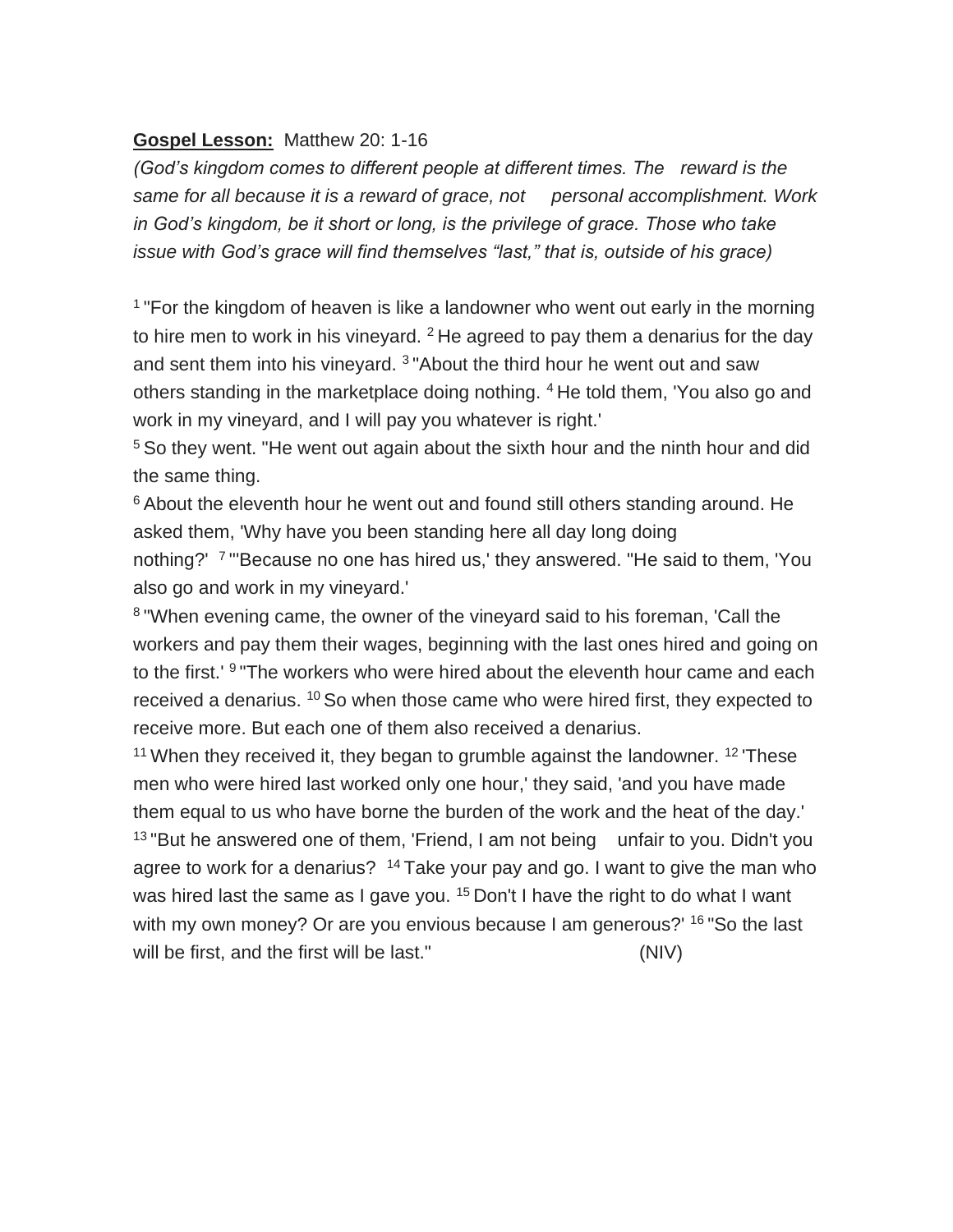#### **The Confession of Faith — The Nicene Creed**

**I believe in one God, the Father Almighty, maker of heaven and earth and of all things visible and invisible.**

**And in one Lord Jesus Christ, the only-begotten Son of God, begotten of his Father before all worlds, God of God, Light of Light, very God of very God, begotten, not made, being of one substance with the Father, by whom all things were made; who for us men and for our salvation came down from heaven and was incarnate by the Holy Spirit of the virgin Mary and was made man; and was crucified also for us under Pontius Pilate. He suffered and was buried. And the third day he rose again according to the Scriptures and ascended into heaven and sits at the right hand of the Father. And he will come again with glory to judge both the living and the dead, whose kingdom will have no end.**

**And I believe in the Holy Spirit, the Lord and giver of life, who proceeds from the Father and the Son, who with the Father and the Son together is worshiped and glorified, who spoke by the prophets. And I believe in one holy Christian and apostolic Church, I acknowledge one Baptism for the remission of sins, and I look for the resurrection of the dead and the life of the world to come. Amen**

**Hymn**: ELH #226 vs. 1-3 *"By Grace I'm Saved"*

**By grace I'm saved, grace free and boundless; My soul, believe and doubt it not. Why stagger at this word of promise? Hath Scripture ever falsehood taught? Nay; then this word must true remain; By grace thou, too, shalt heav'n obtain.**

**By grace! None dare lay claim to merit; Our works and conduct have no worth. God in His love sent our Redeemer,**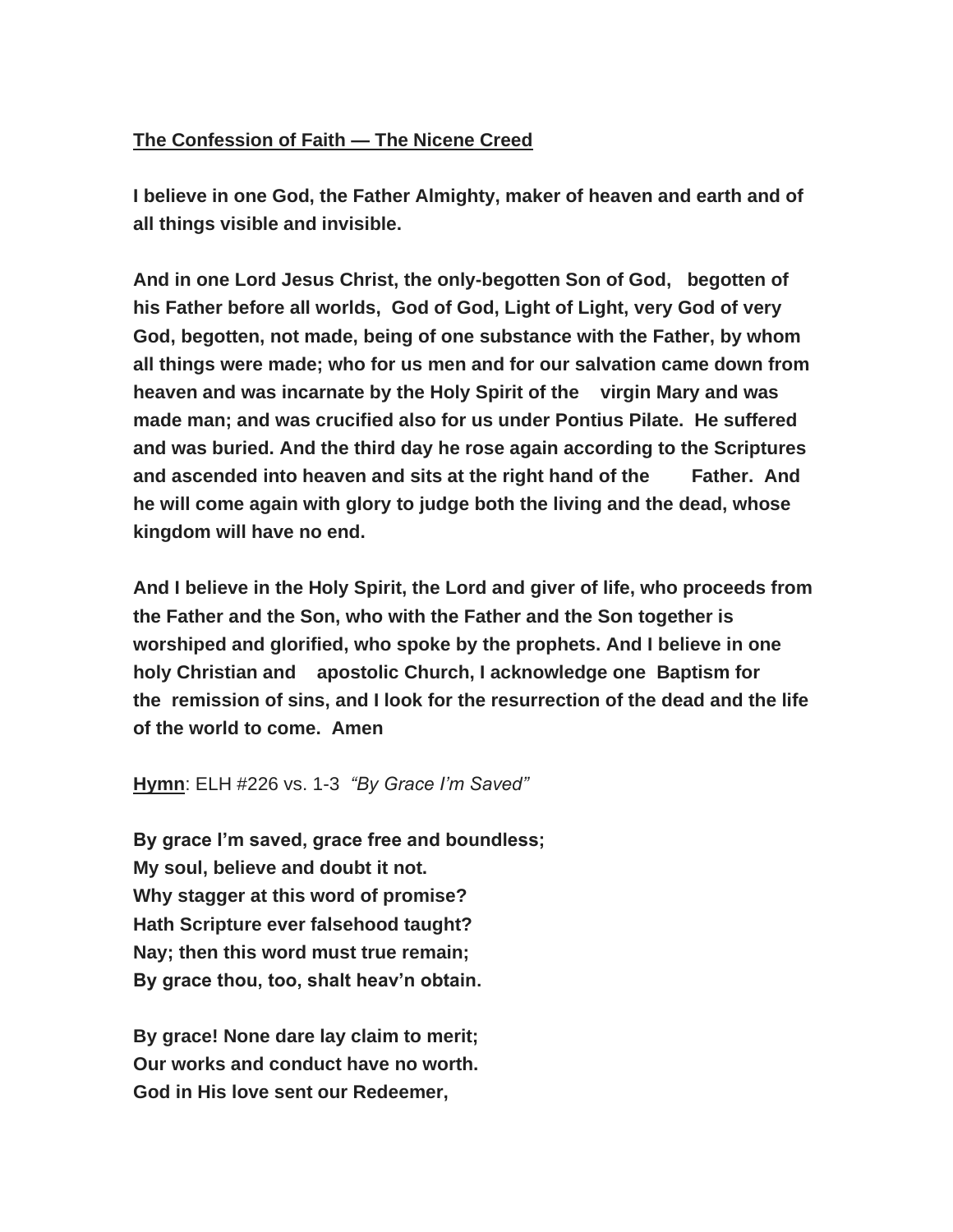**Christ Jesus, to this sinful earth; His death did for our sins atone, And we are saved by grace alone.**

**By grace! O mark this word of promise When thou art by thy sins oppressed, When Satan plagues thy troubled conscience, And when thy heart is seeking rest. What reason cannot comprehend God by His grace to thee doth send.**

**Sermon**: Jonah 4: 5-11 *(see Old Testament Lesson) "The Lord Provides Grace!"*

**Hymn**: ELH #364 vs. 1-3 (Tune-TLH #396) *"O for a Faith That Will Not Shrink"*

**O for a faith that will not shrink, Though pressed by many̮ a foe, That will not tremble on the brink Of any earthly woe,**

**That will not murmur nor complain Beneath the chast'ning rod, But in the hour of grief or pain Will lean upon its God.**

**A faith that shines more bright and clear When tempests rage without, That, when in danger, knows no fear, In darkness feels no doubt.**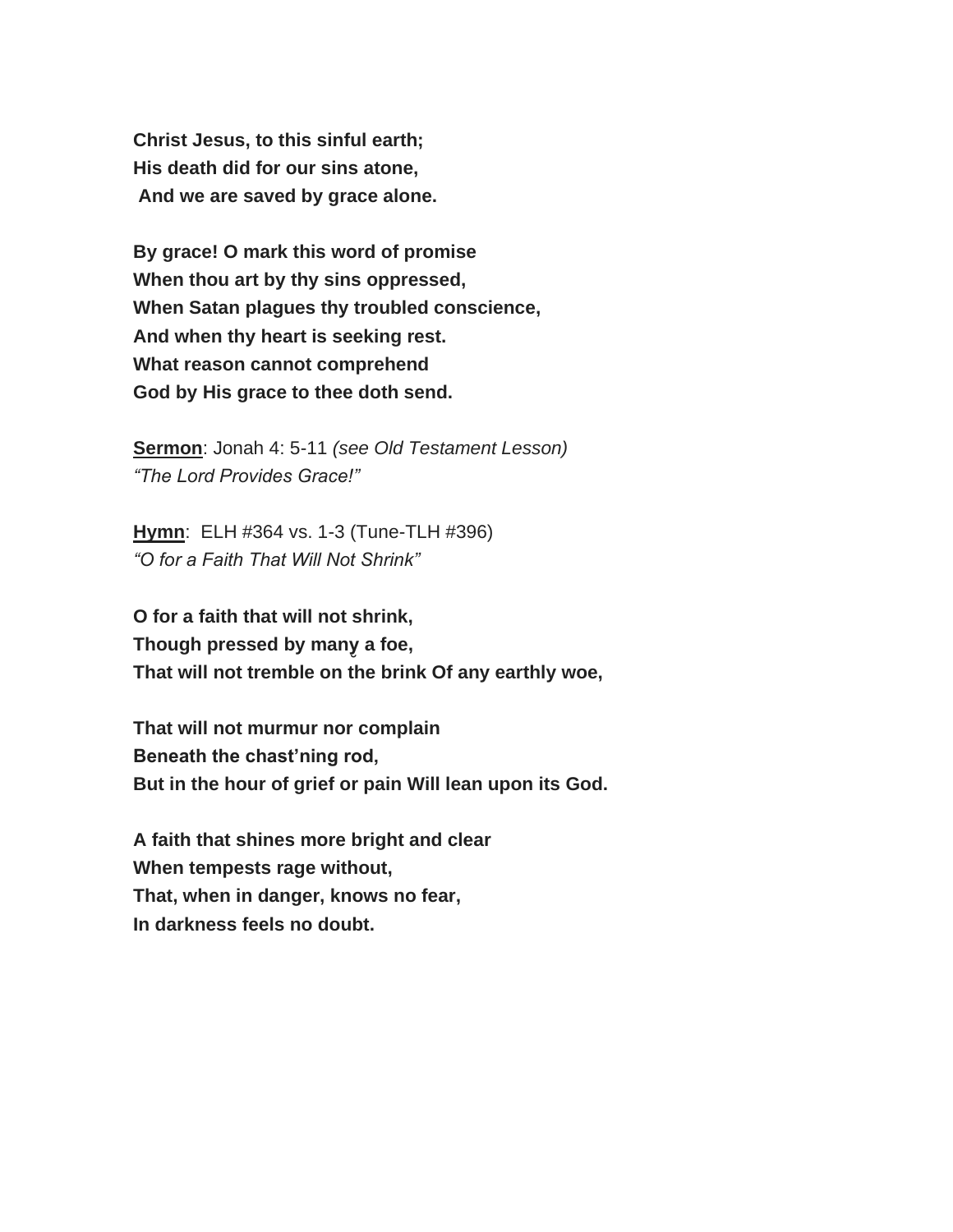#### **Offering Prayer - Prayer of the Church**

P: O Lord, our God, you are wise and powerful, good and gracious. Your mercies are new every morning. Each day you open your hand and provide for the needs of your children on earth.

#### **C: We praise you for every grace and blessing.**

P: Strengthen your Church in all the world. Let your message of salvation in Christ Jesus be proclaimed truthfully to troubled souls everywhere.

**C: Use our ministries and offerings to extend your healing and your hope.**

P: Bless our national, state, and local governments.

**C: Protect our nation from natural disasters and terrorism. Help us to live quiet and peaceful lives so that we can continue to freely proclaim the Good News of the Gospel.**

P: Let us pray for those who care for others: pastors and counselors; physicians and nurses, social **workers and caring friends; all who feed the hungry, comfort the hurting, and stand beside the dying.**

**C: Strengthen them in their work, O Lord, and do not let them become weary in doing good.**

P: Show your favor upon our businesses and industries during these times of economic uncertainty. Please give employment to the people who are out of work and provide for their needs.

#### **C: Help us find satisfaction in all work well done.**

P: Build up the homes of our land. Give fathers and mothers a renewed commitment to Christian parenting and to each other. Give children and young people the wisdom to regard their parents as your representatives. **C: Lead us to love one another as you have loved us.**

*Special prayers and intercessions may follow.*

P: Hear us Lord, as we bring you our private petitions.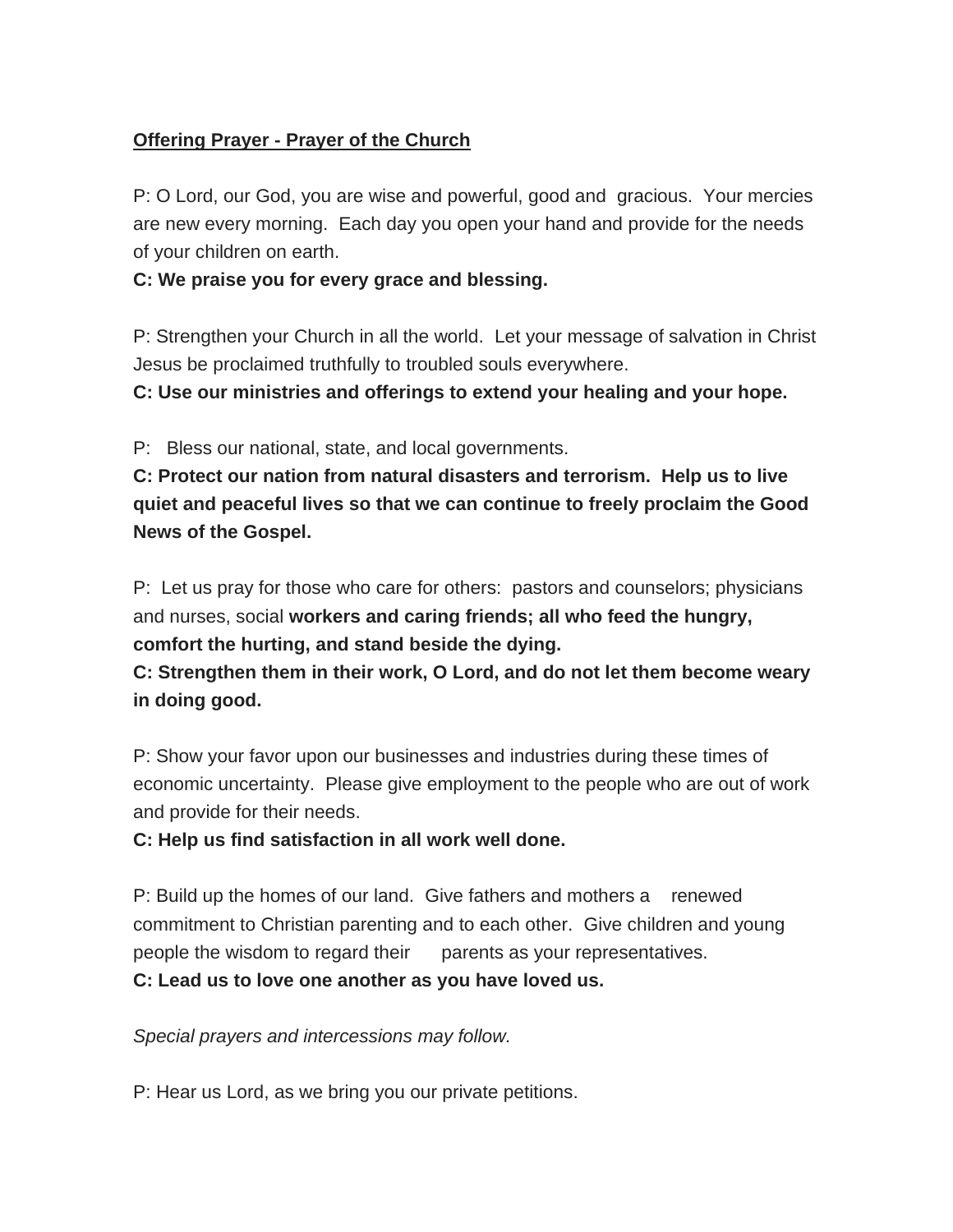#### *Silent Prayer*

P: Gracious Father, we pray boldly as Jesus taught, with the confidence that you will hear and with the faith that you will respond for our welfare.

#### **C: Amen.**

**The Preface** *(Preparation for Holy Communion)*

P: The Lord be with you.

**C: (***sung***) And with your spirit.**

P: Lift up your hearts.

## **C: (***sung***) We lift them up unto the Lord.**

P: Let us give thanks to the Lord, our God.

**C: (***sung***) It is good and right so to do.**

P: Always and everywhere praise and thanks are due to You, O Lord, holy Father, God of life eternal, through Jesus Christ, who on a Sunday overcame death and the grave and by His glorious resurrection opened to us the way of everlasting life; therefore with angels and archangels and with all the company of heaven we laud and magnify Your glorious name, evermore praising You and saying:

#### **The Sanctus:**

**C: (***sung***) Holy, holy, holy, Lord God of Sabaoth; Heav'n and earth are full of Your glory: Hosanna, hosanna, hosanna in the highest. Blessed is He, blessed is He, Blessed is He who comes in the name of the Lord. Hosanna, hosanna, hosanna in the highest.**